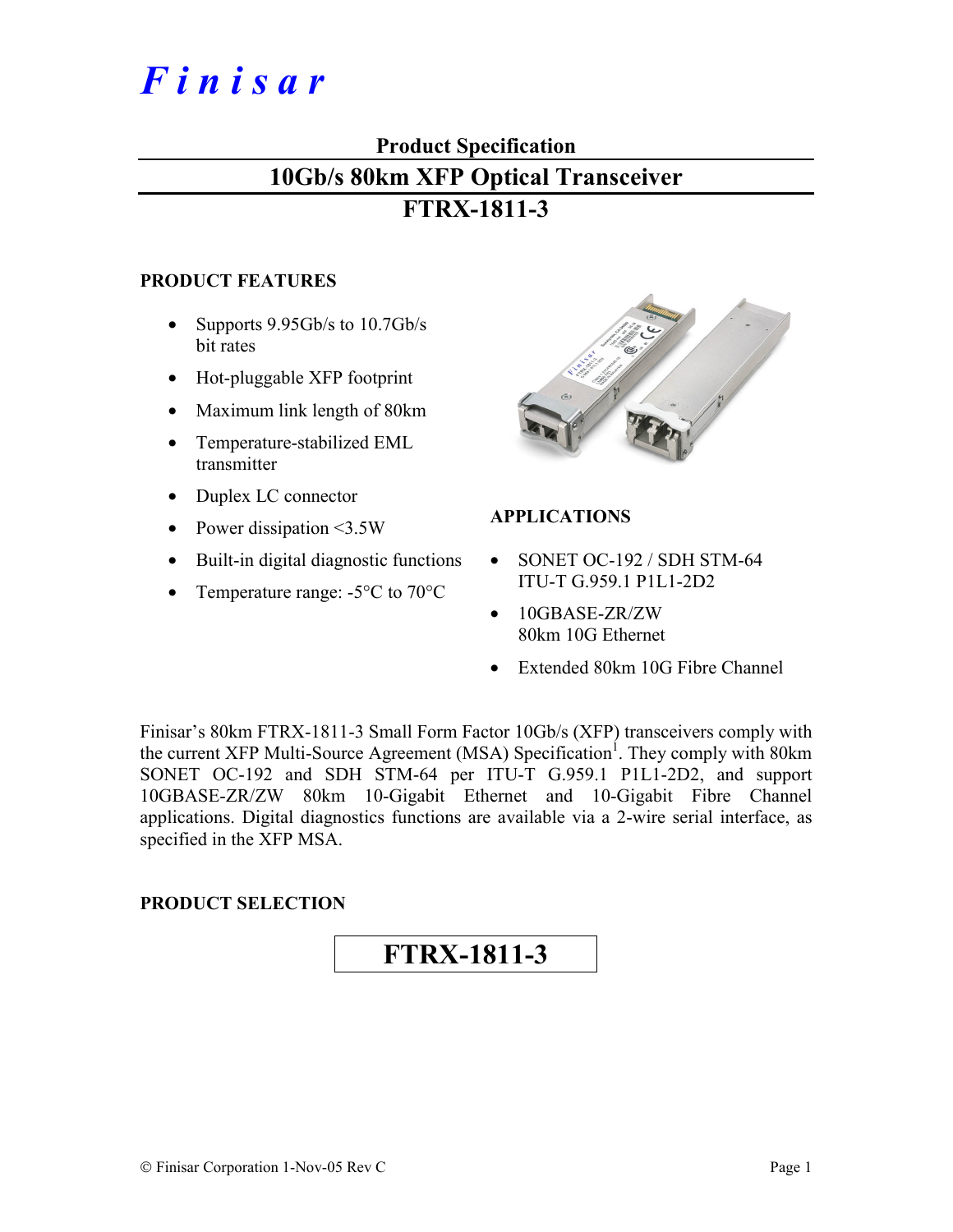#### **I. Pin Descriptions**

| Pin             | Logic          | <b>Symbol</b>     | Name/Description                                              |                |  |
|-----------------|----------------|-------------------|---------------------------------------------------------------|----------------|--|
| 1               |                | <b>GND</b>        | Module Ground                                                 |                |  |
| $\overline{2}$  |                | VEE5              | Optional -5.2 Power Supply - Not required                     |                |  |
| 3               | LVTTL-I        | Mod-Desel         | Module De-select; When held low allows the module to          |                |  |
|                 |                |                   | respond to 2-wire serial interface commands                   |                |  |
| $\overline{4}$  | LVTTL-O        | Interrupt         | Interrupt (bar); Indicates presence of an important condition | $\overline{2}$ |  |
|                 |                |                   | which can be read over the serial 2-wire interface            |                |  |
| 5               | LVTTL-I        | TX DIS            | Transmitter Disable; Transmitter laser source turned off      |                |  |
| 6               |                | VCC5              | +5 Power Supply                                               |                |  |
| $\overline{7}$  |                | <b>GND</b>        | Module Ground                                                 | 1              |  |
| $\overline{8}$  |                | $\overline{VCC3}$ | +3.3V Power Supply                                            |                |  |
| $\overline{9}$  |                | VCC3              | +3.3V Power Supply                                            |                |  |
| 10              | <b>LVTTL-I</b> | <b>SCL</b>        | Serial 2-wire interface clock                                 | $\overline{2}$ |  |
| 11              | LVTTL-         | <b>SDA</b>        | Serial 2-wire interface data line                             | $\overline{2}$ |  |
|                 | I/O            |                   |                                                               |                |  |
| 12              | LVTTL-O        | Mod_Abs           | Module Absent; Indicates module is not present. Grounded      | $\overline{2}$ |  |
|                 |                |                   | in the module.                                                |                |  |
| 13              | LVTTL-O        | Mod NR            | Module Not Ready; Finisar defines it as a logical OR          | $\overline{2}$ |  |
|                 |                |                   | between RX LOS and Loss of Lock in TX/RX.                     |                |  |
| 14              | LVTTL-O        | RX LOS            | Receiver Loss of Signal indicator                             | $\overline{2}$ |  |
| $\overline{15}$ |                | <b>GND</b>        | Module Ground                                                 | $\mathbf{1}$   |  |
| 16              |                | <b>GND</b>        | Module Ground                                                 | $\mathbf{1}$   |  |
| 17              | $CML-O$        | RD-               | Receiver inverted data output                                 |                |  |
| $\overline{18}$ | $CML-O$        | $RD+$             | Receiver non-inverted data output                             |                |  |
| $\overline{19}$ |                | <b>GND</b>        | Module Ground                                                 | 1              |  |
| $\overline{20}$ |                | VCC <sub>2</sub>  | +1.8V Power Supply                                            |                |  |
| 21              | LVTTL-I        | P Down/RST        | Power Down; When high, places the module in the low           |                |  |
|                 |                |                   | power stand-by mode and on the falling edge of P Down         |                |  |
|                 |                |                   | initiates a module reset                                      |                |  |
|                 |                |                   | Reset; The falling edge initiates a complete reset of the     |                |  |
|                 |                |                   | module including the 2-wire serial interface, equivalent to a |                |  |
|                 |                |                   | power cycle.                                                  |                |  |
| 22              |                | VCC <sub>2</sub>  | +1.8V Power Supply                                            |                |  |
| 23              |                | <b>GND</b>        | Module Ground                                                 | 1              |  |
| 24              | PECL-I         | RefCLK+           | Reference Clock non-inverted input, AC coupled on the         |                |  |
|                 |                |                   | host board - Not required                                     |                |  |
| 25              | PECL-I         | RefCLK-           | Reference Clock inverted input, AC coupled on the host        |                |  |
|                 |                |                   | board - Not required                                          |                |  |
| 26              |                | <b>GND</b>        | Module Ground                                                 | $\mathbf{1}$   |  |
| 27              |                | <b>GND</b>        | Module Ground                                                 | $\mathbf{1}$   |  |
| $\overline{28}$ | CML-I          | TD-               | Transmitter inverted data input                               |                |  |
| $\overline{29}$ | CML-I          | $TD+$             | Transmitter non-inverted data input                           |                |  |
| 30              |                | <b>GND</b>        | Module Ground                                                 | $\mathbf{1}$   |  |

Notes:

1. Module circuit ground is isolated from module chassis ground within the module.

2. Open collector; should be pulled up with 4.7k – 10kohms on host board to a voltage between 3.15V and 3.6V.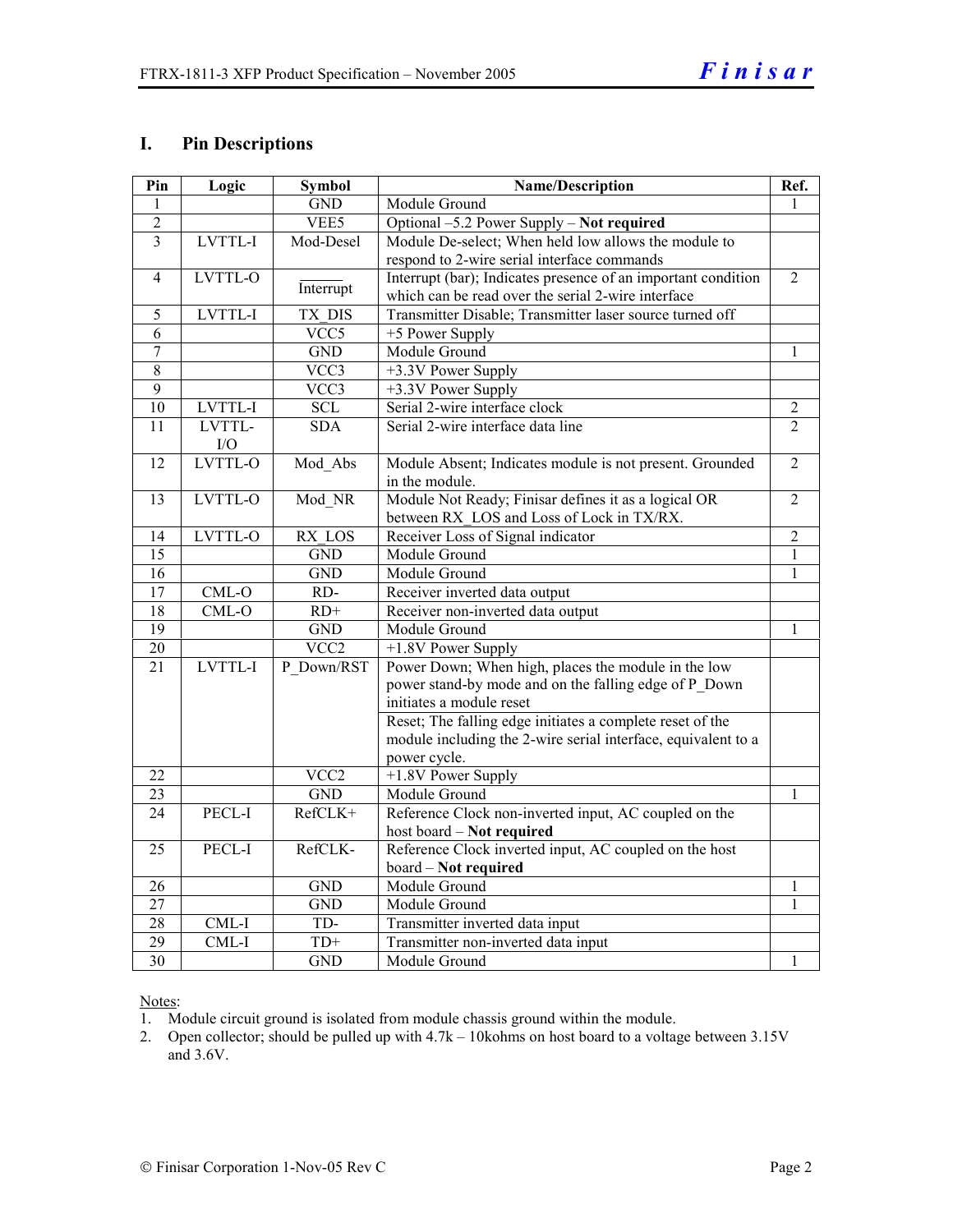

#### **Diagram of Host Board Connector Block Pin Numbers and Names**

## **II. Absolute Maximum Ratings**

| Parameter                  | Symbol    | Min    | Typ | Max | Unit      | Ref. |
|----------------------------|-----------|--------|-----|-----|-----------|------|
| Maximum Supply Voltage #1  | Vcc3      | $-0.5$ |     | 4.0 |           |      |
| Maximum Supply Voltage #2  | Vcc5      | $-0.5$ |     | 6.0 |           |      |
| Maximum Supply Voltage #3  | Vcc2      | $-0.5$ |     | 2.0 |           |      |
| Storage Temperature        |           | $-40$  |     |     | $\circ$ C |      |
| Case Operating Temperature | m<br>I OP | -5     |     |     | $\circ$   |      |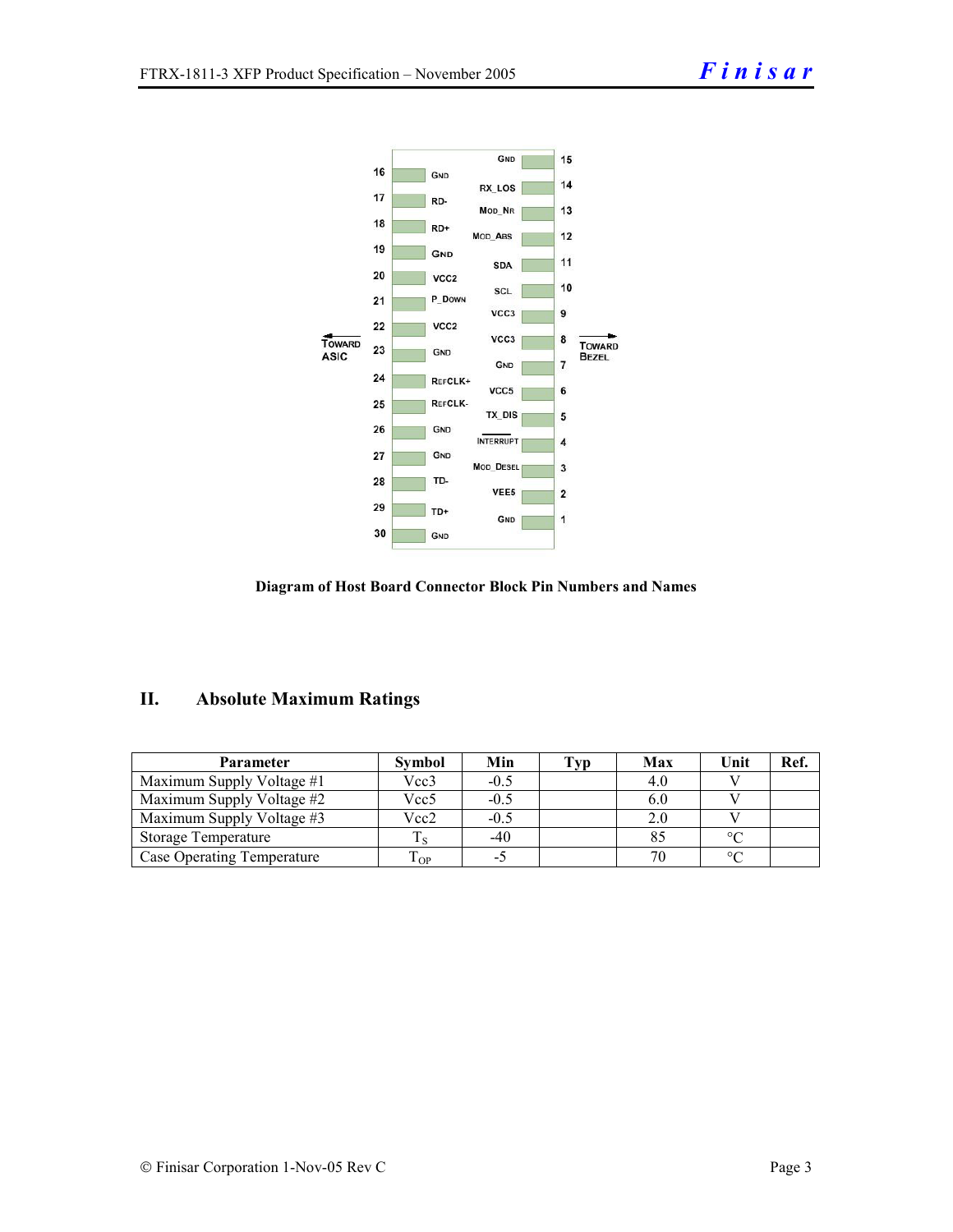| Parameter                           | <b>Symbol</b>            | Min              | <b>Typ</b> | Max                 | Unit       | Ref.           |  |  |
|-------------------------------------|--------------------------|------------------|------------|---------------------|------------|----------------|--|--|
| Supply Voltage #1                   | Vec5                     | 4.75             |            | 5.25                | V          |                |  |  |
| Supply Voltage #2                   | Vec3                     | 3.13             |            | 3.46                | V          |                |  |  |
| Supply Voltage #3                   | Vcc2                     | 1.71             |            | 1.89                | V          |                |  |  |
| Supply Current – Vcc5 supply        | Icc <sub>5</sub>         |                  |            | 350                 | mA         |                |  |  |
| Supply Current - Vcc3 supply        | Icc3                     |                  |            | 400                 | mA         |                |  |  |
| Supply Current – Vcc2 supply        | Icc <sub>2</sub>         |                  |            | 750                 | mA         |                |  |  |
| Module total power                  | $\mathbf{p}$             |                  |            | 3.5                 | W          | $\mathbf{1}$   |  |  |
| <b>Transmitter</b>                  |                          |                  |            |                     |            |                |  |  |
| Input differential impedance        | $R_{in}$                 |                  | 100        |                     | Ω          | $\overline{2}$ |  |  |
| Differential data input swing       | Vin,pp                   | 120              |            | 820                 | mV         |                |  |  |
| Transmit Disable Voltage            | $V_D$                    | 2.0              |            | Vcc                 | V          | $\overline{3}$ |  |  |
| <b>Transmit Enable Voltage</b>      | $\rm V_{EN}$             | <b>GND</b>       |            | $GND+0.8$           | V          |                |  |  |
| Transmit Disable Assert Time        |                          |                  |            | 10                  | <b>us</b>  |                |  |  |
| Receiver                            |                          |                  |            |                     |            |                |  |  |
| Differential data output swing      | Vout,pp                  | 340              | 650        | 850                 | mV         | $\overline{4}$ |  |  |
| Data output rise time               | $\mathbf{t}_\mathrm{r}$  |                  |            | 38                  | ps         | 5              |  |  |
| Data output fall time               | $t_f$                    |                  |            | 38                  | ps         | 5              |  |  |
| <b>LOS</b> Fault                    | $V_{LOS fault}$          | $Vec - 0.5$      |            | Vec <sub>HOST</sub> | V          | 6              |  |  |
| <b>LOS Normal</b>                   | $\rm V_{\rm LOS\, norm}$ | <b>GND</b>       |            | $GND+0.5$           | V          | 6              |  |  |
| Power Supply Rejection              | <b>PSR</b>               | See Note 6 below |            |                     |            | $\tau$         |  |  |
| <b>Reference Clock</b>              |                          |                  |            |                     |            |                |  |  |
| Clock differential input impedance  | $R$ cl $k_{in}$          |                  | 100        |                     | $\Omega$   |                |  |  |
| Reference Clock frequency           | f0                       |                  | Baud/64    |                     | <b>MHz</b> |                |  |  |
| Differential clock input swing      | Vclkin,pp                | 640              |            | 1600                | mV         |                |  |  |
| Clock output rise/fall time         | $t_{rf}$                 | 200              |            | 1250                | ps         | 5              |  |  |
| Reference clock frequency tolerance | $\overline{Df}$          | $-100$           |            | $+100$              | <b>PPM</b> |                |  |  |

## **III.** Electrical Characteristics ( $T_{OP}$  = -5 to 70 °C,  $V_{CC5}$  = 4.75 to 5.25 Volts)

Notes:

1. Maximum total power value is specified across the full temperature and voltage range.

- 2. After internal AC coupling.
- 3. Or open circuit.
- 4. Into 100 ohms differential termination.
- 5.  $20 80 \%$
- 6. Loss Of Signal is open collector to be pulled up with a 4.7k 10kohm resistor to 3.15 3.6V. Logic 0 indicates normal operation; logic 1 indicates no signal detected.
- 7. Per Section 2.7.1. in the XFP MSA Specification<sup>1</sup>.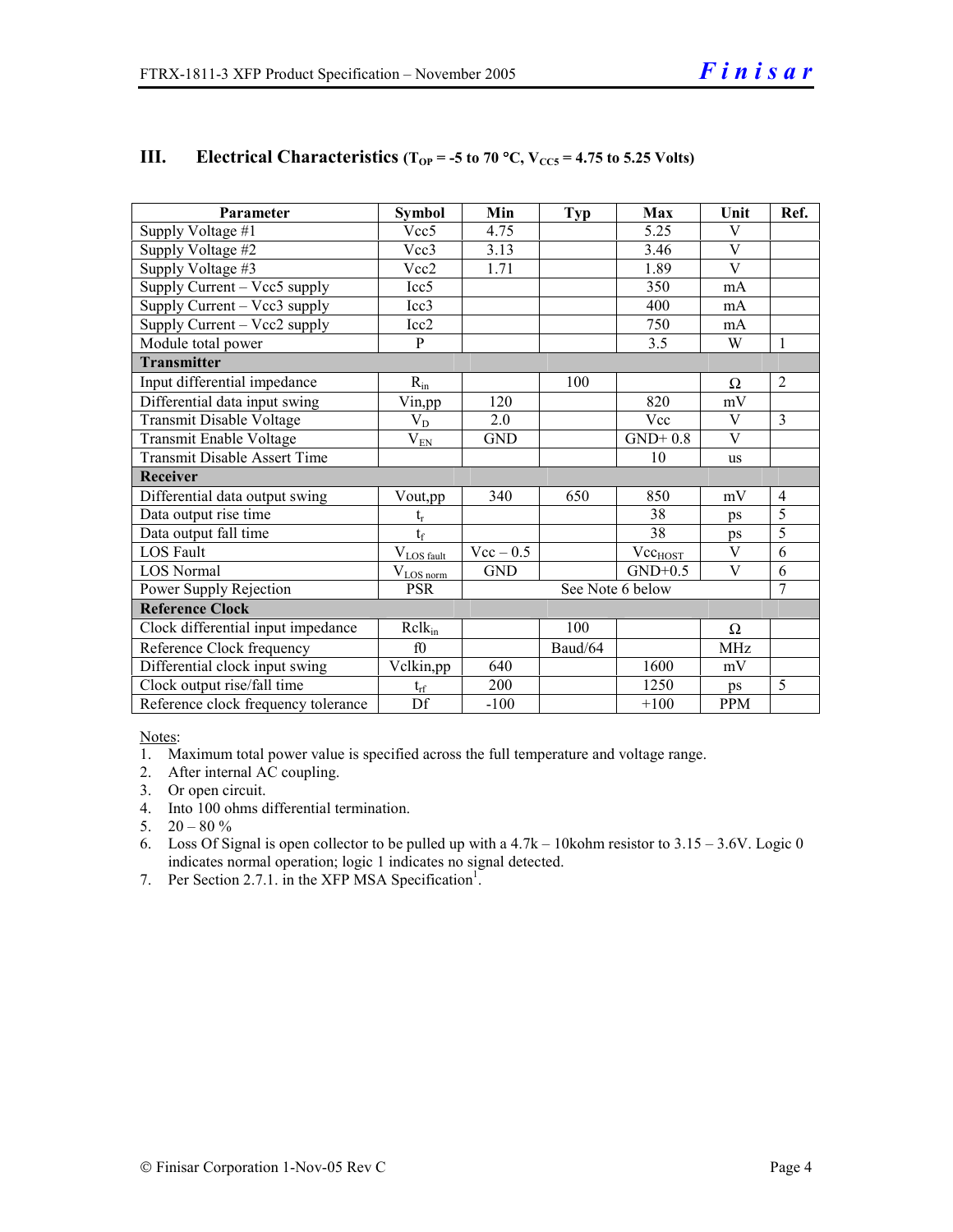| Parameter                           | <b>Symbol</b>      | Min      | Typ   | Max            | Unit  | Ref.           |  |
|-------------------------------------|--------------------|----------|-------|----------------|-------|----------------|--|
| <b>Transmitter</b>                  |                    |          |       |                |       |                |  |
| Output Opt. Pwr: 9/125 SMF          | $P_{OUT}$          | $\theta$ |       | $+4$           | dBm   |                |  |
| <b>Optical Extinction Ratio</b>     | ER                 | 9        |       |                | dB    |                |  |
| Center Wavelength                   | $\lambda c$        | 1530     |       | 1565           | pm    |                |  |
| Sidemode Supression ratio           | $SSR_{min}$        | 30       |       |                | dB    |                |  |
| Tx Jitter Generation (peak-to-peak) | $Tx_i$             |          |       | 0.1            | UI    | $\mathbf{1}$   |  |
| Tx Jitter Generation (RMS)          | Tx <sub>jRMS</sub> |          |       | 0.01           | UI    | $\overline{2}$ |  |
| <b>Relative Intensity Noise</b>     | <b>RIN</b>         |          |       | $-130$         | dB/Hz |                |  |
| Receiver                            |                    |          |       |                |       |                |  |
| Receiver Sensitivity @ 9.95Gb/s     | $R_{SENS1}$        |          |       | $-24$          | dBm   | 3,4            |  |
| Receiver Sensitivity @ 10.7Gb/s     | $R_{\frac{SENS2}}$ |          |       | $-23$          | dBm   | $\mathcal{E}$  |  |
| Maximum Input Power                 | $P_{\text{MAX}}$   | $-7$     |       |                | dBm   |                |  |
| Optical Center Wavelength           | $\lambda_{\rm C}$  | 1270     |       | 1600           | nm    |                |  |
| Receiver Reflectance                | $R_{rx}$           |          |       | $-27$          | dВ    |                |  |
| Path penalty at 1600 ps/nm          | $DP_1$             |          |       | $\overline{2}$ | dB    | 5              |  |
| $(a)$ 9.95Gb/s                      |                    |          |       |                |       |                |  |
| Path penalty at 1600 ps/nm          | DP <sub>2</sub>    |          |       | 3              | dB    | 5              |  |
| $(a)$ 10.7Gb/s                      |                    |          |       |                |       |                |  |
| <b>LOS De-Assert</b>                | $LOS_{D}$          |          |       | $-30$          | dBm   |                |  |
| <b>LOS Assert</b>                   | LOS <sub>A</sub>   | $-37$    | $-35$ |                | dBm   |                |  |
| LOS Hysteresis                      |                    | 0.5      |       |                | dB    |                |  |

# **IV.** Optical Characteristics (EOL,  $T_{OP} = -5$  to 70°C,  $V_{CC5} = 4.75$  to 5.25 Volts)

Notes:

- 1. Measured with a host jitter of 50 mUI peak-to-peak.
- 2. Measured with a host jitter of 7 mUI RMS.
- 3. Measured at  $1528-1600$ nm with worst ER; BER< $10^{-12}$ ; PRBS31.
- 4. Equivalent to  $-22.1$  dBm OMA at ER = 9 dB.
- 5. Dispersion penalty is measured in loopback using 18 ps/(nm\*km) fiber (SMF-28).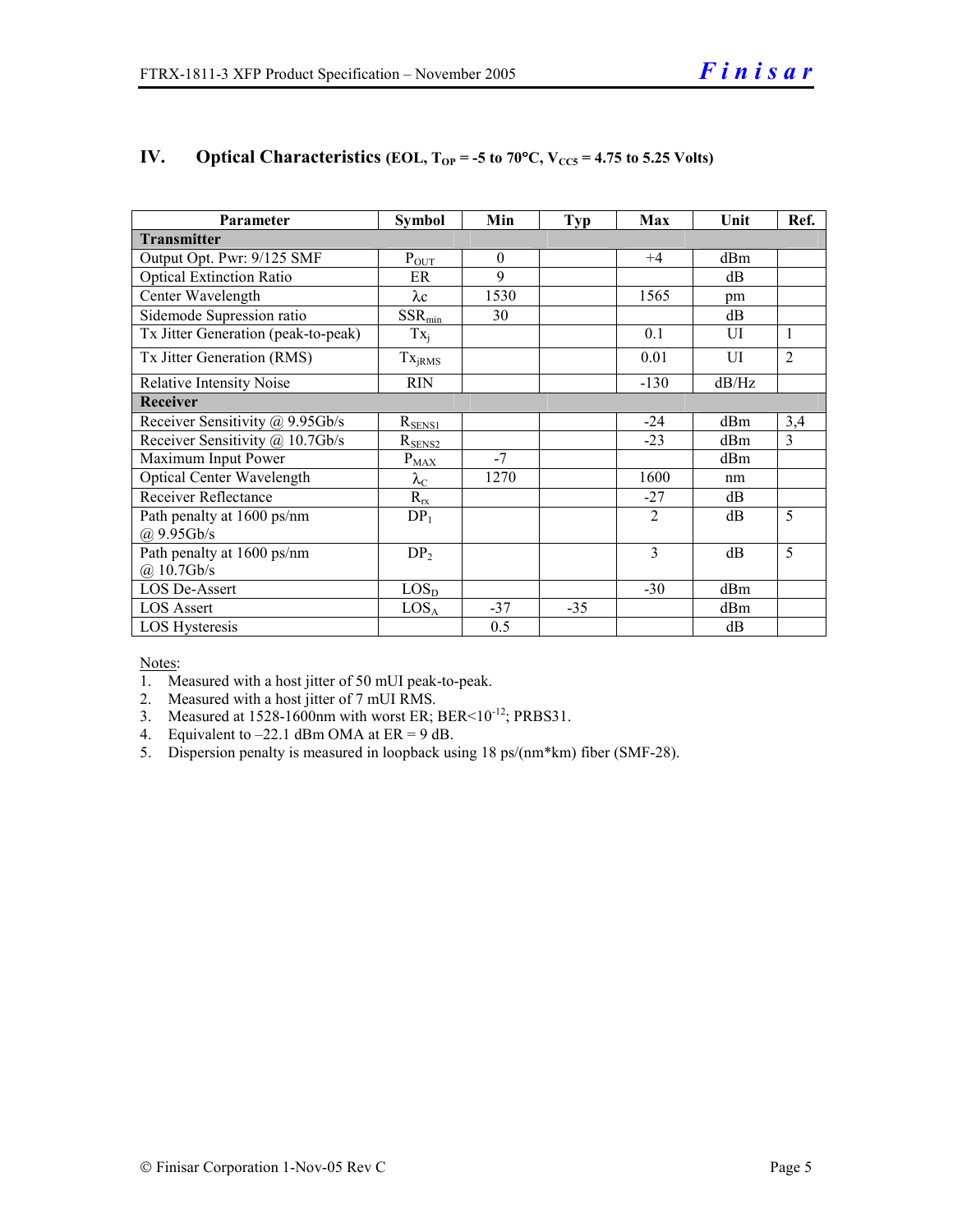#### **V. General Specifications**

| <b>Parameter</b>           | Svmbol    | Min  | $\mathbf{T}_{\mathbf{V}\mathbf{p}}$ | Max        | <b>Units</b> | Ref. |
|----------------------------|-----------|------|-------------------------------------|------------|--------------|------|
| <b>Bit Rate</b>            | BR        | 9.95 |                                     | 10.7       | Gb/s         |      |
| <b>Bit Error Ratio</b>     | BER       |      |                                     | $10^{-12}$ |              |      |
| Max. Supported Link Length | $L_{MAX}$ |      | 80                                  |            | km           |      |

Notes:

- 1. ITU-T G.959.1 P1L1-2D2, 10GBASE-ZR/ZW 10G Ethernet, 10G Fibre Channel, SONET OC-192 with FEC, ITU-T G.709.
- 2. Tested with a  $2^{31} 1$  PRBS

#### **VI. Environmental Specifications**

Finisar XFP transceivers have an operating temperature range from  $-5^{\circ}\text{C}$  to  $+70^{\circ}\text{C}$  case temperature.

| Parameter                  | Svmbol    | Min   | T <sub>VP</sub> | Max | $\blacksquare$ Inits | Ref. |
|----------------------------|-----------|-------|-----------------|-----|----------------------|------|
| Case Operating Temperature | $\sim$ 0D | -     |                 | 70  | $\sim$               |      |
| Storage Temperature        | ⊥ sto     | $-40$ |                 |     | $\circ$              |      |

#### **VII. Regulatory Compliance**

Finisar XFP transceivers are Class 1 Laser Products. They are certified per the following standards:

| Feature    | Agency          | <b>Standard</b>                      | Certificate   |
|------------|-----------------|--------------------------------------|---------------|
|            |                 |                                      | <b>Number</b> |
| Laser Eye  | <b>FDA/CDRH</b> | CDRH 21 CFR 1040 and Laser Notice 50 | 9210176-62    |
| Safety     |                 |                                      |               |
| Laser Eye  | TÜV             | EN 60825-1: 1994+A11:1996+A2:2001    | 72052602      |
| Safety     |                 | IEC 60825-1: 1993+A1:1997+A2:2001    |               |
|            |                 | IEC 60825-2: 2000, Edition 2         |               |
| Electrical | TÜV             | EN 60950                             | 72052602      |
| Safety     |                 |                                      |               |
| Electrical | UL/CSA          | <b>CLASS 3862.07</b>                 | 1439230 (LR   |
| Safety     |                 | <b>CLASS 3862.87</b>                 | 115314)       |
|            |                 |                                      |               |

Copies of the referenced certificates are available at Finisar Corporation upon request.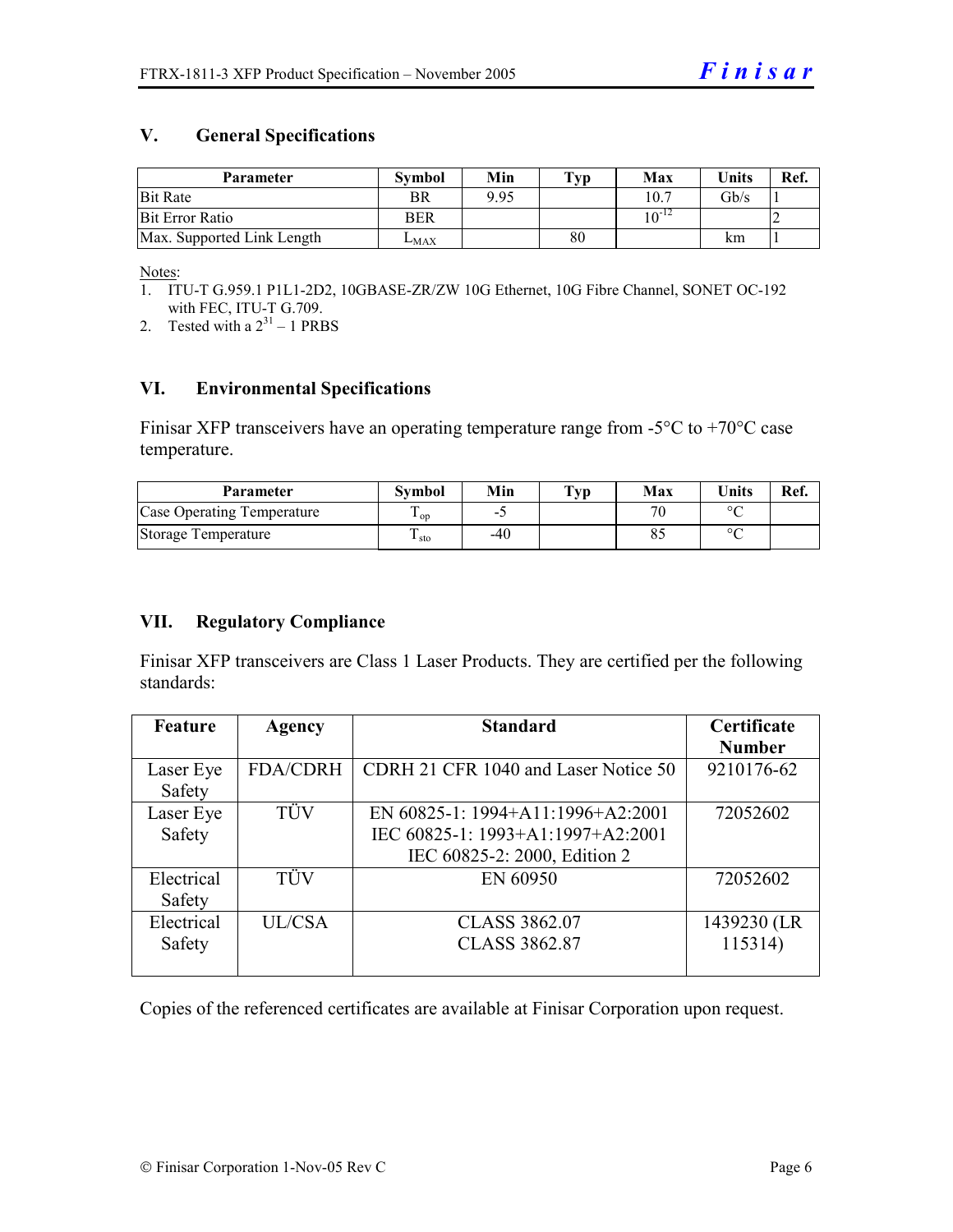#### **VIII. Digital Diagnostics Functions**

As defined by the  $XFP MSA<sup>1</sup>$ , Finisar  $XFP$  transceivers provide digital diagnostic functions via a 2-wire serial interface, which allows real-time access to the following operating parameters:

- Transceiver temperature
- Laser bias current
- Transmitted optical power
- Received optical power
- Transceiver supply voltage

It also provides a sophisticated system of alarm and warning flags, which may be used to alert end-users when particular operating parameters are outside of a factory-set normal range.

The operating and diagnostics information is monitored and reported by a Digital Diagnostics Transceiver Controller (DDTC) inside the transceiver, which is accessed through the 2-wire serial interface. When the serial protocol is activated, the serial clock signal (SCL pin) is generated by the host. The positive edge clocks data into the XFP transceiver into those segments of its memory map that are not write-protected. The negative edge clocks data from the XFP transceiver. The serial data signal (SDA pin) is bi-directional for serial data transfer. The host uses SDA in conjunction with SCL to mark the start and end of serial protocol activation. The memories are organized as a series of 8-bit data words that can be addressed individually or sequentially. The 2-wire serial interface provides sequential or random access to the 8 bit parameters, addressed from 000h to the maximum address of the memory.

For more detailed information, including memory map definitions, please see the XFP MSA documentation<sup>1</sup>.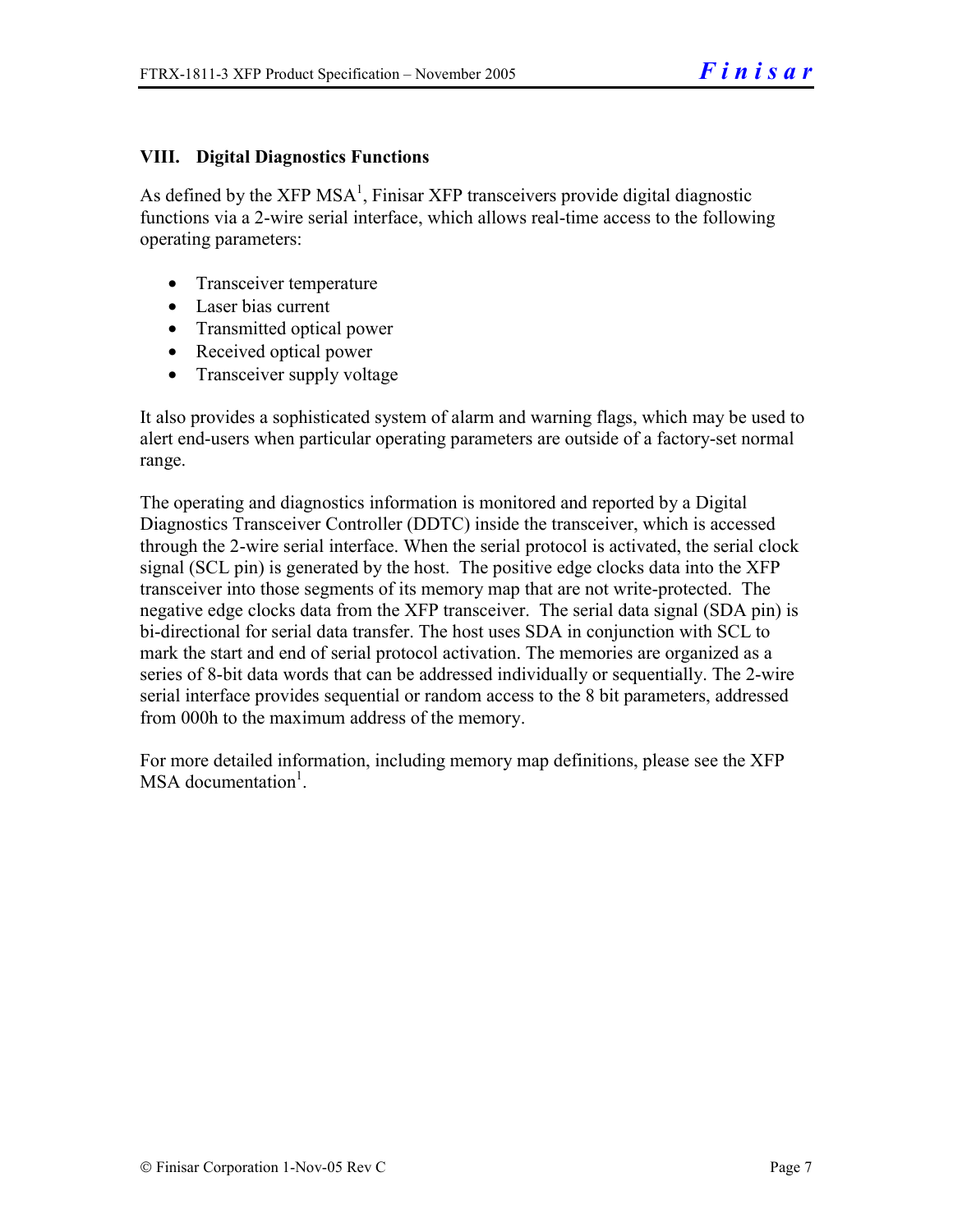## **IX. Mechanical Specifications**

Finisar's XFP transceivers are compliant with the dimensions defined by the XFP Multi-Sourcing Agreement (MSA).



**XFP Transceiver (dimensions are in mm)**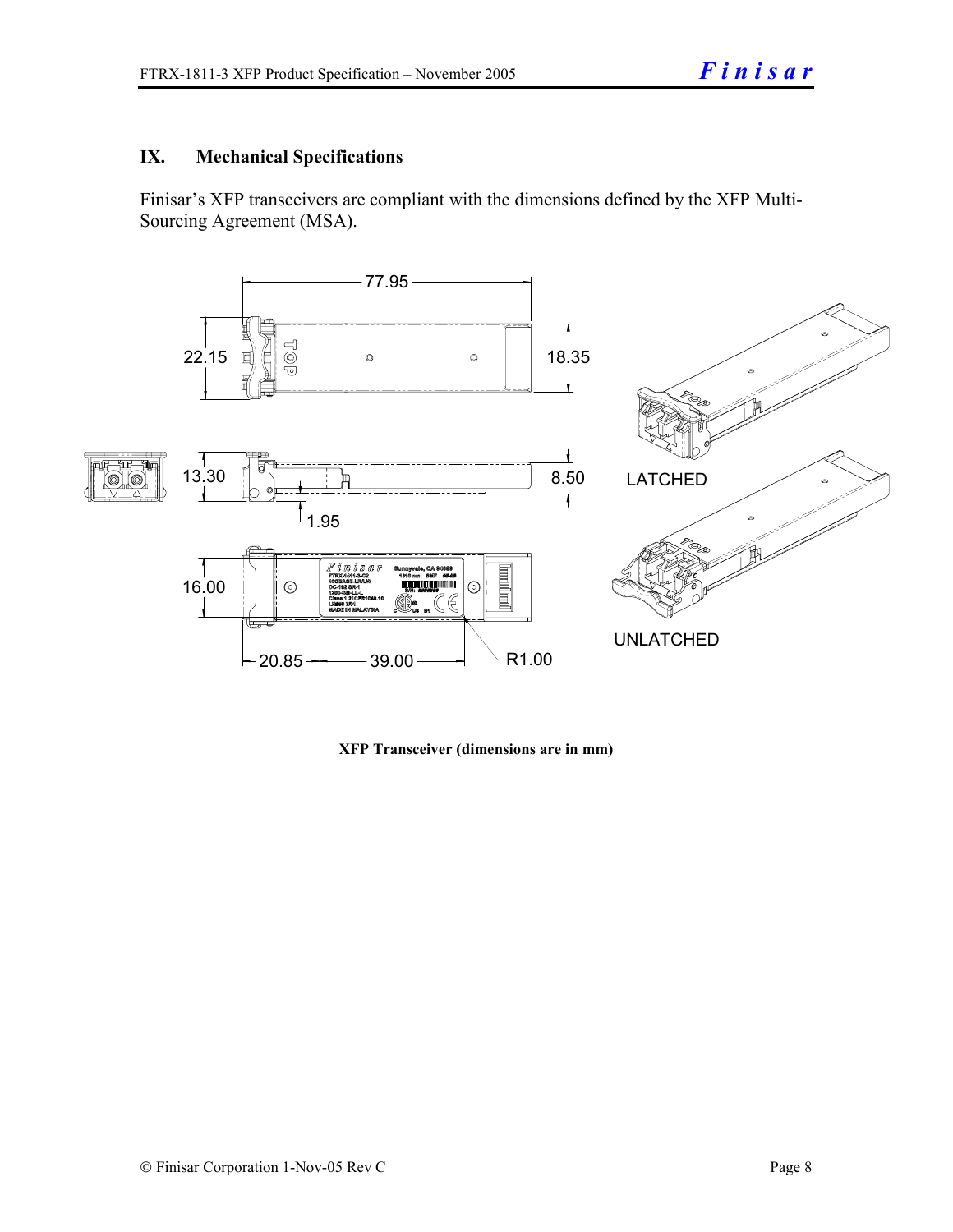

# **X. PCB Layout and Bezel Recommendations**

**XFP Host Board Mechanical Layout (dimensions are in mm)**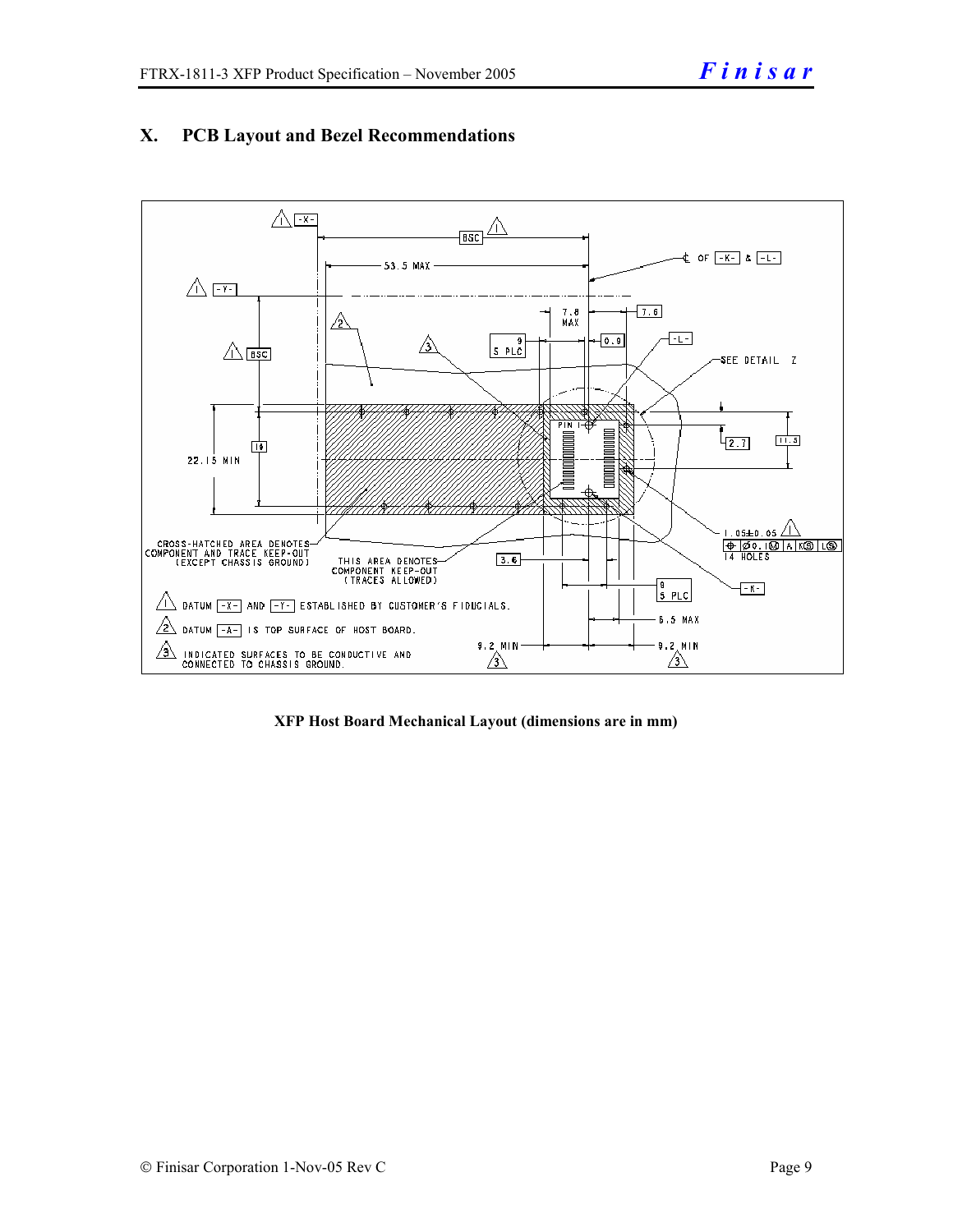

**XFP Detail Host Board Mechanical Layout (dimensions are in mm)** 



**XFP Recommended Bezel Design (dimensions are in mm)**